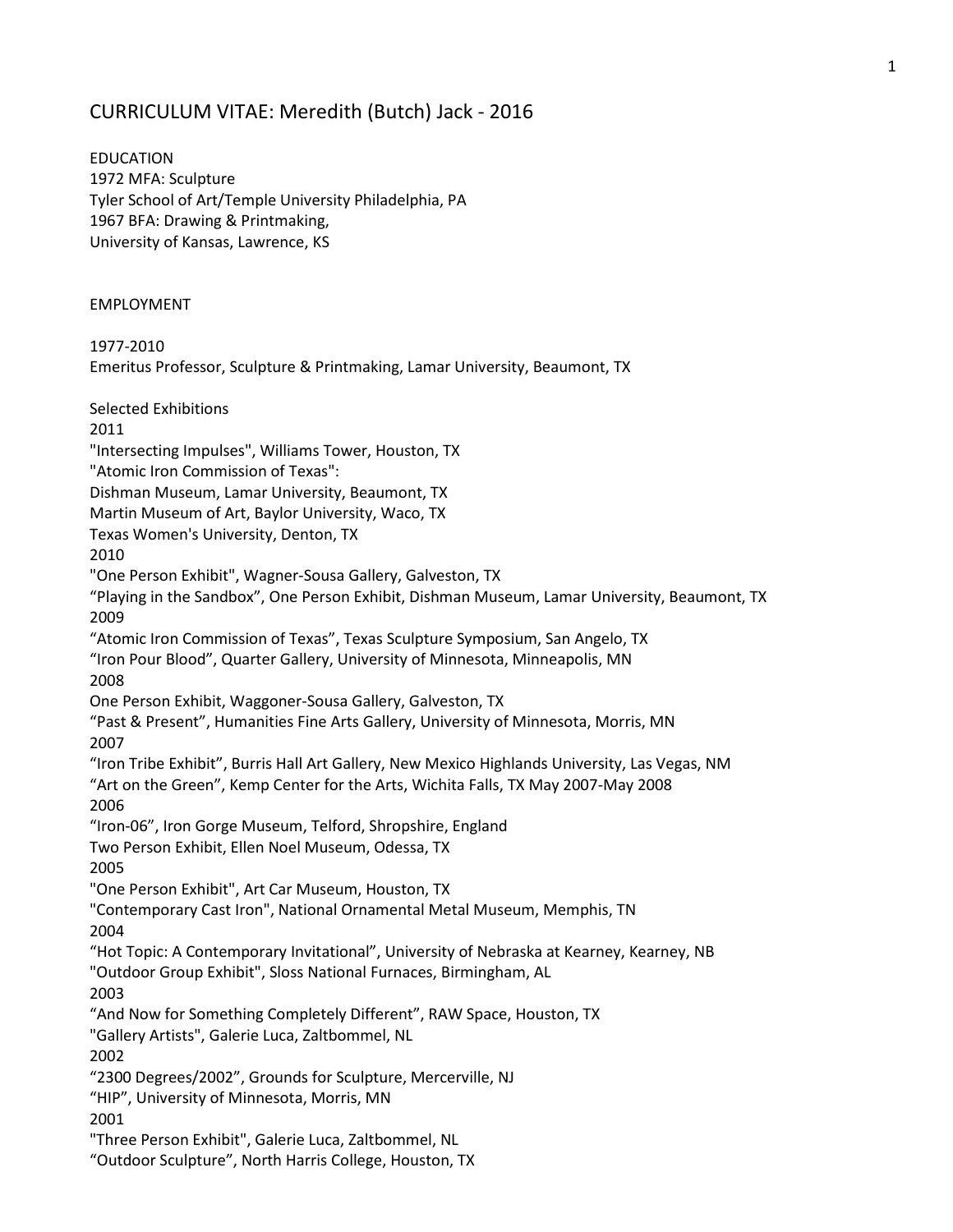2000 "Miniatures", Hooks-Epstein Gallery, Houston, TX "Houston Sculpture 2000", First City Plaza, Houston, TX 1999 "One Person Exhibit", Weekend Gallery, Houston, TX "Small Ironies", University of Minnesota Studio Arts Gallery, Minneapolis, MN 1998 "Cast in Iron", Grounds for Sculpture, Mercerville, NJ "32nd Annual National Drawing & Small Sculpture Show", Del Mar College, Corpus Christi, TX 1997 One person Exhibit, San Antonio College, San Antonio, TX One Person Exhibit, Weekend Gallery, Houston, TX 1996 "Sculpture Visions", North Harris College, Houston, TX Group Exhibit, Midtown Art Center, Houston, TX 1995 "Reflexes & Reflections", 1727 S. Indiana Gallery, Chicago, IL "Seen From Above & Beyond", One Person Exhibit, Weekend Gallery, Houston, TX 1994 "Outdoor Sculpture", Buffalo Bayou Art Park, Houston, TX "Texas Selections from the Collection of the Art Museum of SE Texas", Dishman Museum, Lamar University, Beaumont, TX 1993 "27th Annual National, Del Mar College", Corpus Christi, TX Houston Sculptors, North Harris College, Houston, TX 1992 "Our Fragile Environment", Dougherty Art Center, Austin, TX One Person Exhibit, Art League of Houston, Houston, TX 1991 "Angelic Enlightenment", Judy Youens Gallery, Houston, TX Dishman Competition, Dishman Art Gallery, Lamar University, Beaumont, TX 1990 "Another Reality", McNay Art Institute, San Antonio, TX "24th National Drawing & Small Sculpture, Del Mar College", Corpus Christi, TX 1989 One Person Exhibit, Art League of Houston, Houston, TX "Alternate Realities" Hooks-Epstein Gallery, Houston, TX Arkansas Art Center, Little Rock, AR 1988 "Pumping Art", Anderson & Anderson Gallery, Minneapolis, MN "The Art of Cast Iron: Contemporary Sculpture", University of Alabama, Birmingham, AL 1987 "Reflexes & Reflections" West Bend Gallery of Fine Arts. West Bend, WI Brush Gallery, St. Lawrence University, Canton, NY "Discoveries In Sculpture '87", Museum of East Texas, Lufkin, TX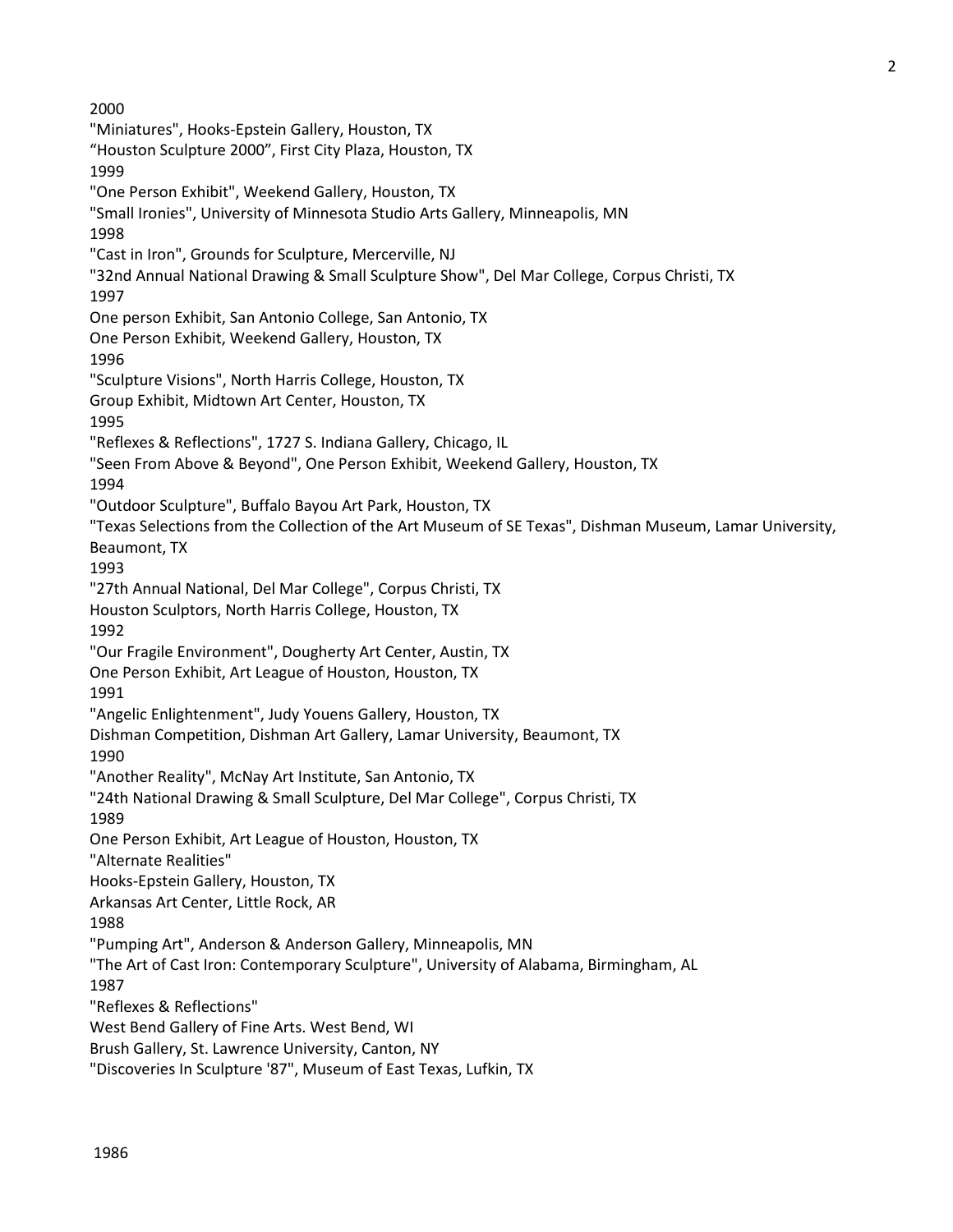3

"Cast Iron: Art & Industry", Museum of Decorative Metals, Memphis, TN Two Person Exhibit, Longview Museum & Art Center, Longview, TX 1985 "Networking '85" Robinson Galleries, Houston, TX Edenborough International Festival, Edenborough, Scotland McLarin Gallery, Ayr, Scotland Main Fine Arts Gallery, Mayfest, Glasgow, Scotland "Propaganda", Midtown Art Center, Houston, TX 1984 Two Person Exhibit, Robinson Gallery, Houston, TX "Reflexes and Reflections" Cork Gallery, Lincoln Center for the Performing Arts, NY, NY The Armory, Burlington, NC Memorial Gallery, Albany, NY 1983 "Reflexes and Reflections": Washington Project for the Arts, Washington, DC Lyndon B. Johnson Library & Museum, Austin, TX Outdoor Sculpture, Laguna Gloria Art Museum, Austin, TX 1982 "Reflexes & Reflections",720 Dearborn St., Chicago, IL "Celebration of Texas Sculpture", Sam Houston S.U., Huntsville, TX 1981 "Landscape Sculpture", Sheldon Memorial Art Museum ' Lincoln, NE "Houston Art Scene", Galveston Art Center, Galveston, TX 1980 Two Person Exhibit, O'Kane Gallery, UHDC, Houston, TX Two Person Exhibit, Spoleto Festival, Charleston, SC 1978 "Biennial Texas Invitational", Beaumont Art Museum, Beaumont, TX "National Small Sculpture Exhibit", Ball State University, Muncie, IN 1977 "20th Delta Art Exhibit", Arkansas Art Center, Little Rock, AK "Dimension 12", Art League of Houston, Houston, TX 1976 "Midwestern Biennial", Joslyn Art Museum, Omaha, NE "17th Midwestern Invitational", Roarke Gallery, Fargo, ND 1975 "37th Annual Exhibit", Sioux City Art Center, Sioux City, IA " Minnesota State Annual", St. Paul, MN 1974 "11TH International Art Show, Winnipeg Art Gallery", Winnipeg, Manitoba One Person Exhibit, SW Minnesota State College, Marshall, MN 1973 One Person Exhibit, University of Minnesota, Morris, MN "Minnesota State Annual", St. Paul, MN